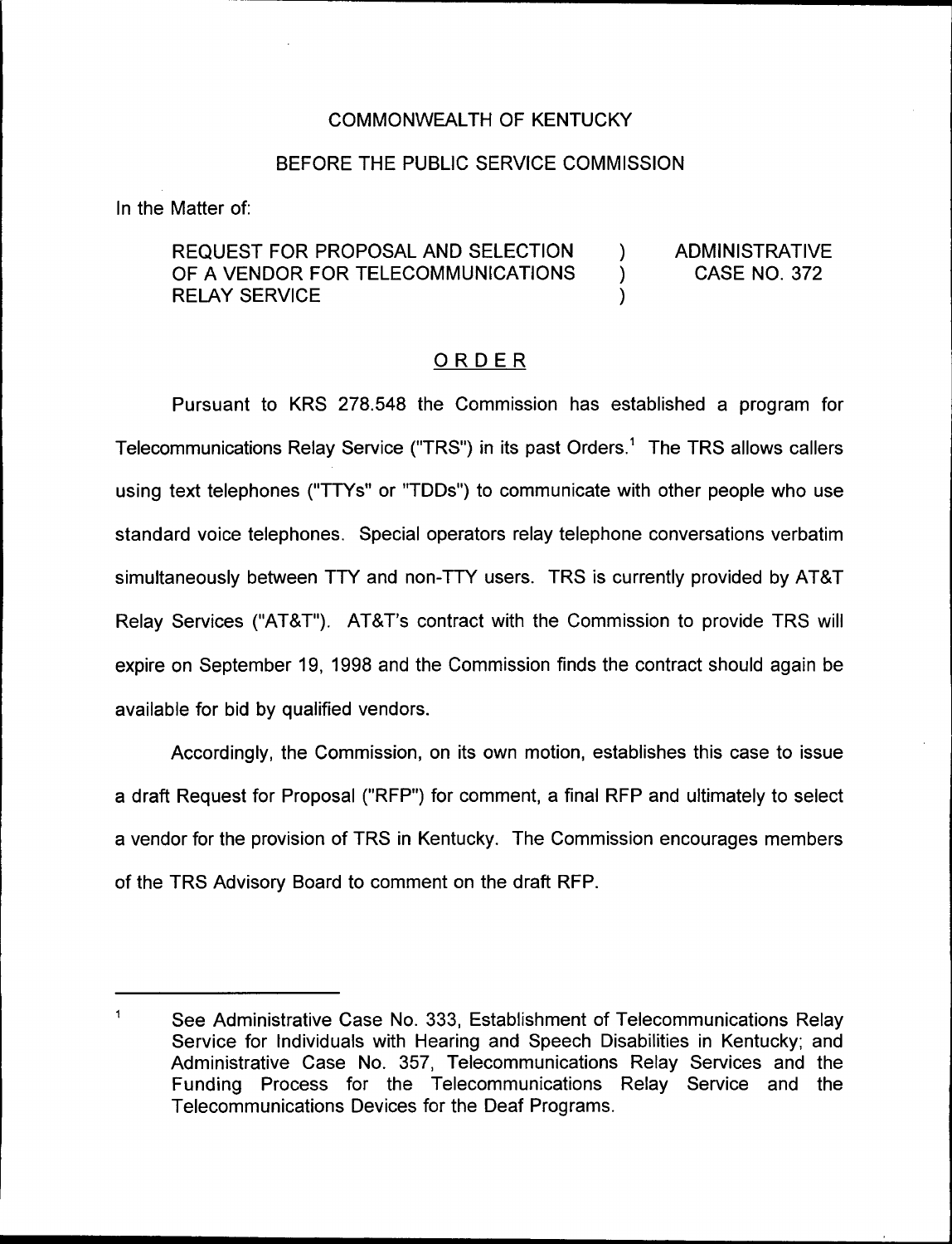IT IS THEREFORE ORDERED that:

The draft RFP, attached as Appendix 1, shall be available for comment until  $1.$ April 9, 1998.

2. All parties who were listed on the service list for Administrative Case No. 357 shall be served with this Order.

3. The Commission will issue a RFP on April 30, 1998.

4. All responses to the RFP will be due no later than June 15, 1998.

5. The Commission will schedule oral presentations on June 25 and 26, 1998.

6. The Commission will select a vendor by no later than July 31, 1998.

Done at Frankfort, Kentucky, this 13th day of March, 1998.

PUBLIC SERVICE COMMlSSION

 ${\sf Chairman}^{\ell}$ <u>S. Q. Helfon</u>

Vice Chairman

 $^\prime$ Commissioner

ATTEST:

Exec'uttve Dotter~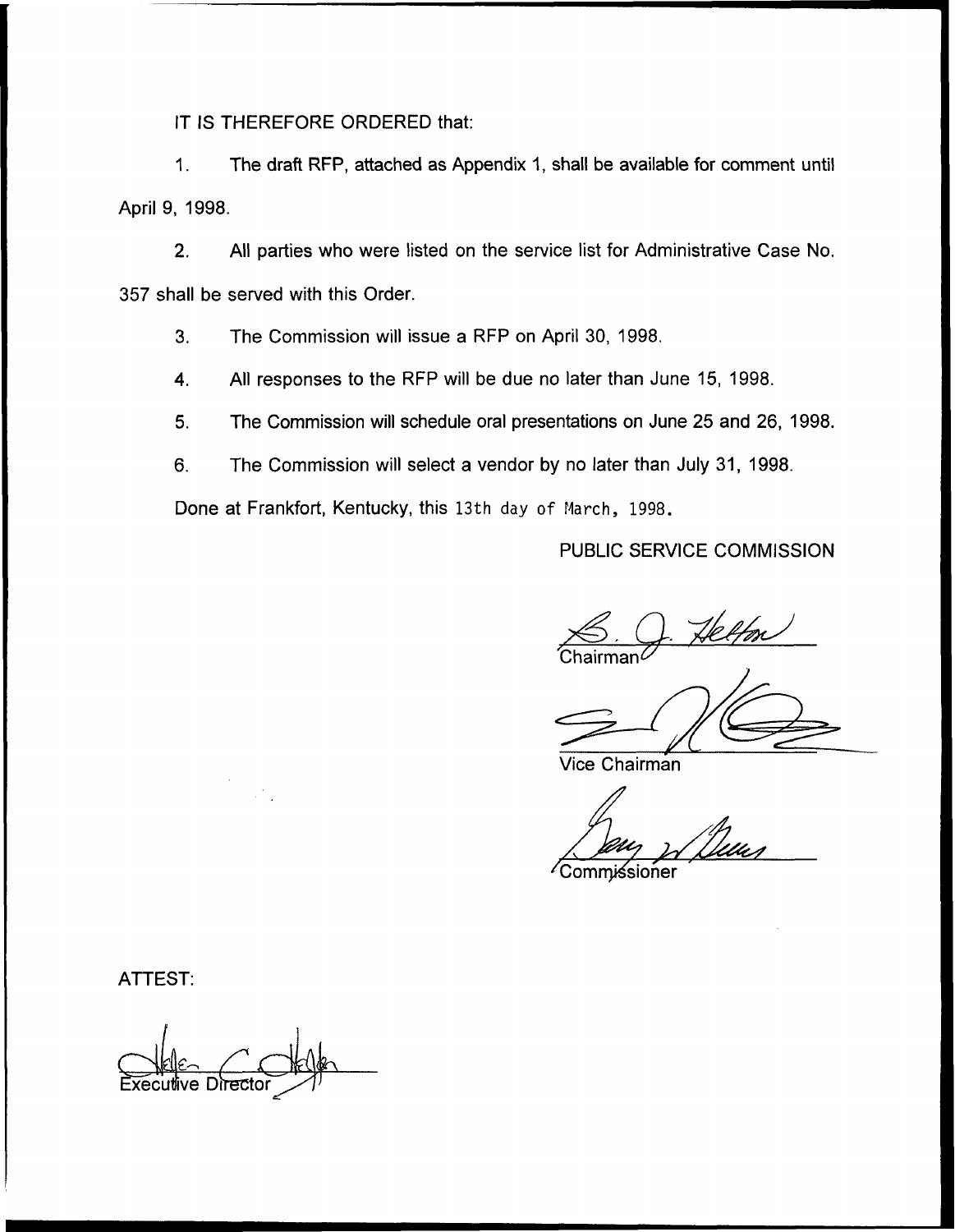# APPENDIX 1

## AN APPENDIX TO AN ORDER OF THE KENTUCKY PUBLIC SERVICE COMMISSION IN ADMINISTRATIVE CASE NO. 372 DATED MARCH 13, 1998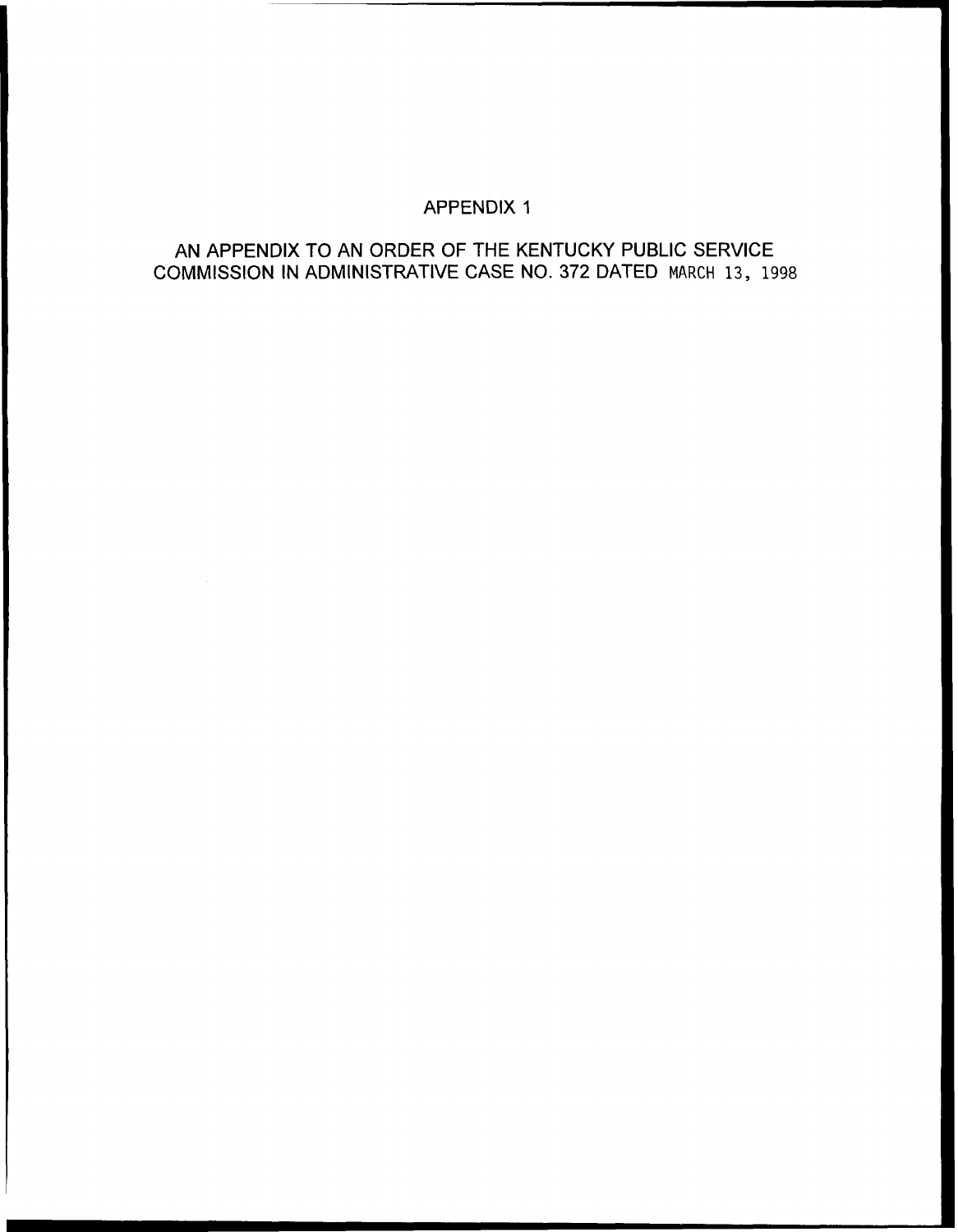فتترجت وماما  $\mathbb{P}\mathscr{D} \subset \mathbb{P}$  . We COMMONWEALTH-OF KENTIUCKY

# PUBLIC SERVICE COMMISSION

#### REQUEST FOR PROPOSAL

## FOR TELECOMMUNICATIONS RELAY SERVICE PROPOSALS TO BE CONSIDERED MUST BE RECEIVED BY 4:30 P.M. EDT

## KEY DATES

| Proposals Due Date:  | June 15, 1998      |
|----------------------|--------------------|
| Selection of Vendor: | July 31, 1998      |
| Operation Date:      | September 20, 1998 |

#### TABLE OF CONTENTS

- 1.0 INTRODUCTION
- 2.0 SERVICE SPECIFICATIONS
- 3.0 INFORMATION REQUIRED FROM VENDOR
- 4.0 FUNDING MECHANISM
- 5.0 CONDITIONS
- 6.0 PROPOSAL EVALUATION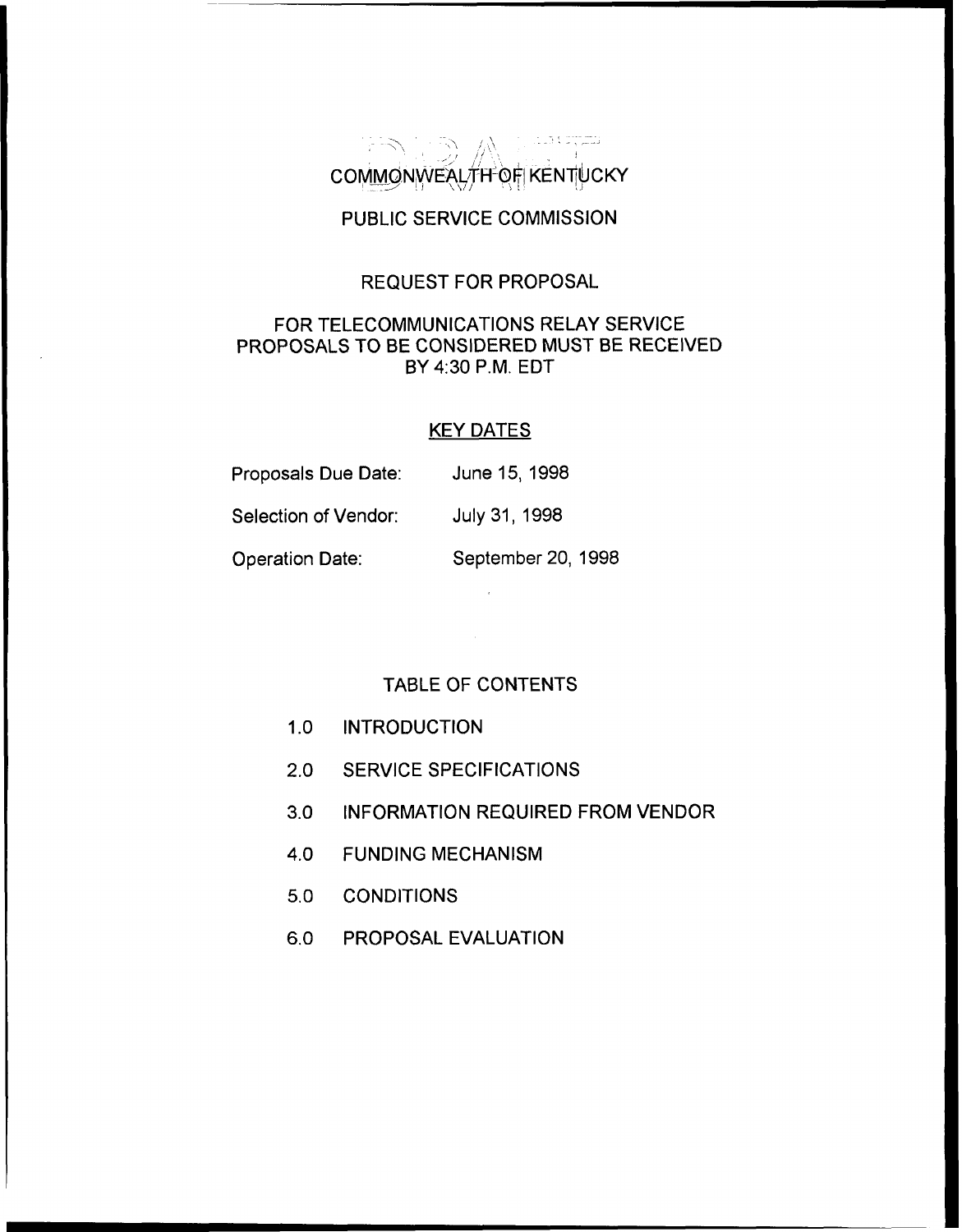# **OINTRODUCTION**

- PURPOSE This Request For Proposal ("RFP") provides vendors with the  $1.1$ information necessary to submit proposals to the Kentucky Public Service Commission ("PSC or Commission") for statewide Telecommunications Relay Service ("TRS"). TRS provides deaf and hard-of-hearing persons or persons with speech disabilities, communications access equivalent to hearing and voice-capable persons. TRS will enable a deaf, hard-of-hearing or speech-disabled individual to communicate with a hearing or speaking person via a Telecommunications Device for the Deaf ("TDD"), a Teletypewriter ("TTY"), Personal Computer ("PC") or any other automated device capable of transmitting and receiving text via ASCII or TTY transmission protocol, with the assistance of specially trained operators.
- $1.2$ AUTHORITY - This service is being established pursuant to KRS 278.547 and KRS 278.548.
- DESCRIPTION TRS will provide the deaf, hard-of-hearing and speech-disabled  $1.3$ access to the telecommunications network equal to that provided to hearing and voice-capable individuals. TRS shall be in operation at 12:01 a.m. on September 20, 1998, to insure a seamless transition from the current contract. TRS was initially established for Kentucky in September, 1991. American Telephone and Telegraph Company ("AT8T") has provided TRS for Kentucky since that time. Questions regarding AT8T should be forwarded to Maripat Brennan, AT8T, Room 2A28, 745 Route 202-206, Bridgewater, NJ 0880?, Phone No. (908) 231-6196.
- 1.4 PROPOSALS Bids shall be evaluated based upon the vendor's ability to meet or exceed all technical, service, quality, and other requirements as outlined in this RFP. The PSC reserves the right to reject any or all proposals made pursuant to this RFP or to negotiate with any and all respondents to this RFP. There is no assurance, expressed or implied, that an award will necessarily be made pursuant to this RFP. This RFP shall not give any right to any respondent for indemnification claims. Response to RFP constitutes agreement with RFP conditions. A vendor may propose additional contract language for the Commission's consideration. the Order awarding the contract to a vendor will accept, reject, or modify the vendor's proposed additional contract language.
- 1.5 SUBMISSION DATE To be considered for selection, the original and 15 copies of the vendor's complete formal response to this RFP must arrive by 4:30 p.m. EDT on June 15, 1998, at the following address: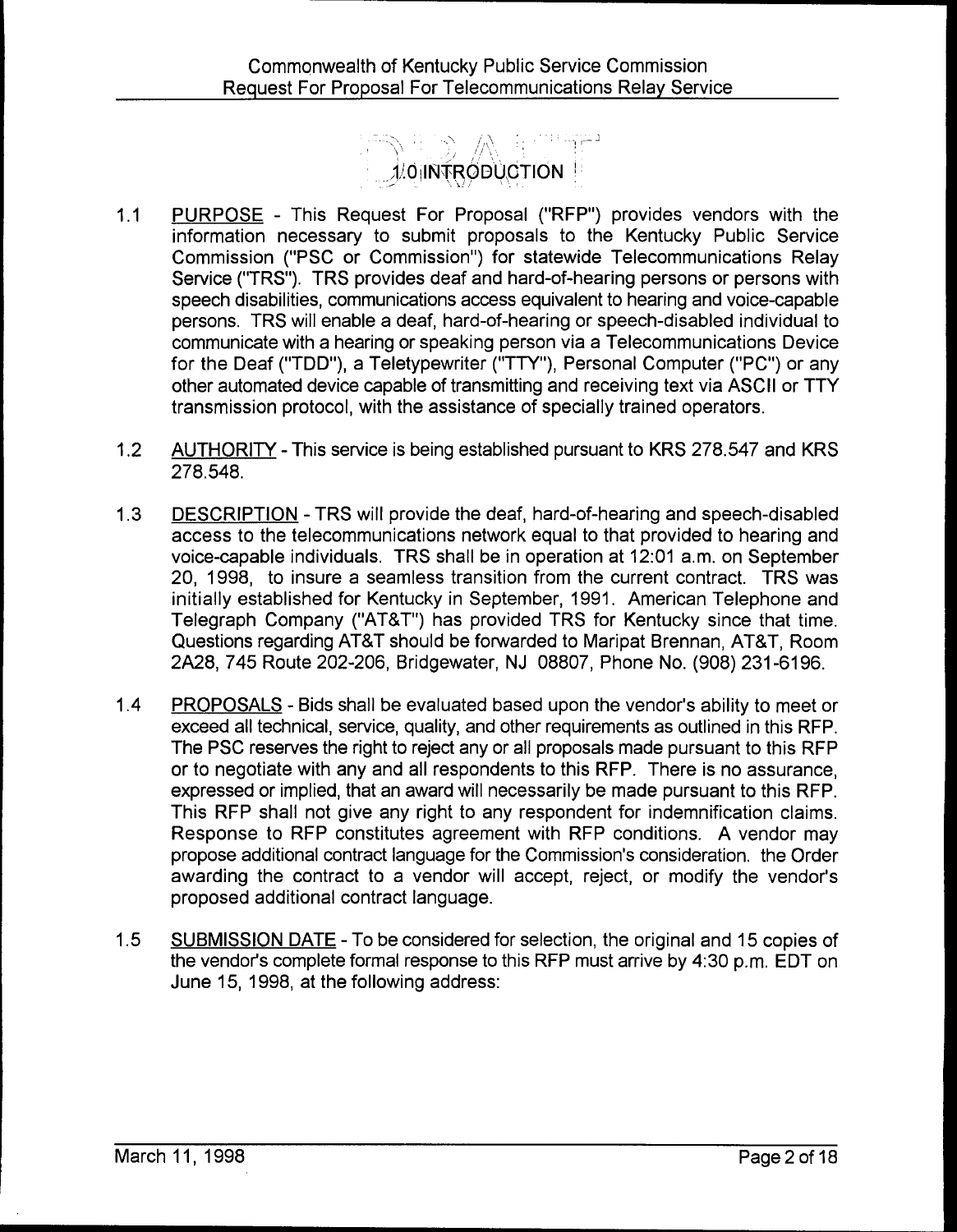Executive Director Kentucky Public Service Commission .,730 Schenkel Lane P.O: Box 615 Frankfort, Kentucky 40602

- 1.6 QUESTIONS All format and procedural questions pertaining to this RFP shall be directed in writing to the Executive Director at the above address no later than May 15, 1998. Any party submitting questions concerning format or procedure shall serve copies of the questions on all other parties. The Executive Director shall respond to the questions and shall serve copies of the response to all parties by May 27, 1998.
- 1.7 FORMAT The format of the vendor's proposal shall follow requirements set forth in Sections 2 and 3. All responses shall be valid and binding for 90 days.
- 1.8 COST OF RFP The vendor shall be responsible for all costs incurred in preparation of a response to this RFP.
- 1.9 DECISION The PSC shall establish a time for oral presentations of each proposal, and shall render a decision awarding the bid on or before July 31, 1998.

# 2.0 SERVICE SPECIFICATIONS

2.1 GENERAL REQUIREMENTS - TRS shall be designed to provide relay service for all Kentucky exchanges at all times 24 hours a day, 7 days a week, 52 weeks a year. Callers utilizing TRS shall be able to place and receive calls through TRS from their primary locations and locations other than their primary locations and shall be able to utilize alternate billing arrangements.

TRS shall be capable of accepting TDD/TTY communications using either ASCII or Baudot code. TRS operator center shall be accessed via a toll-free number(s),

Whether the vendor leases or buys the equipment used in TRS, the vendor shall provide the latest advancements in technology that can provide a cost-effective service without decreasing quality of service. Additionally, the vendor shall make use of features that will assist the relay operator in relaying conversations as quickly as possible.

The vendor shall receive expense vouchers for Advisory Committee member's mileage at state rates to attend quarterly meetings and a maximum of three (3) interpreters per meeting. Total annual expenses for Advisory Committee meetings shall not exceed \$4,000.00.

The vendor shall provide the following basic services for local and intrastate toll calls: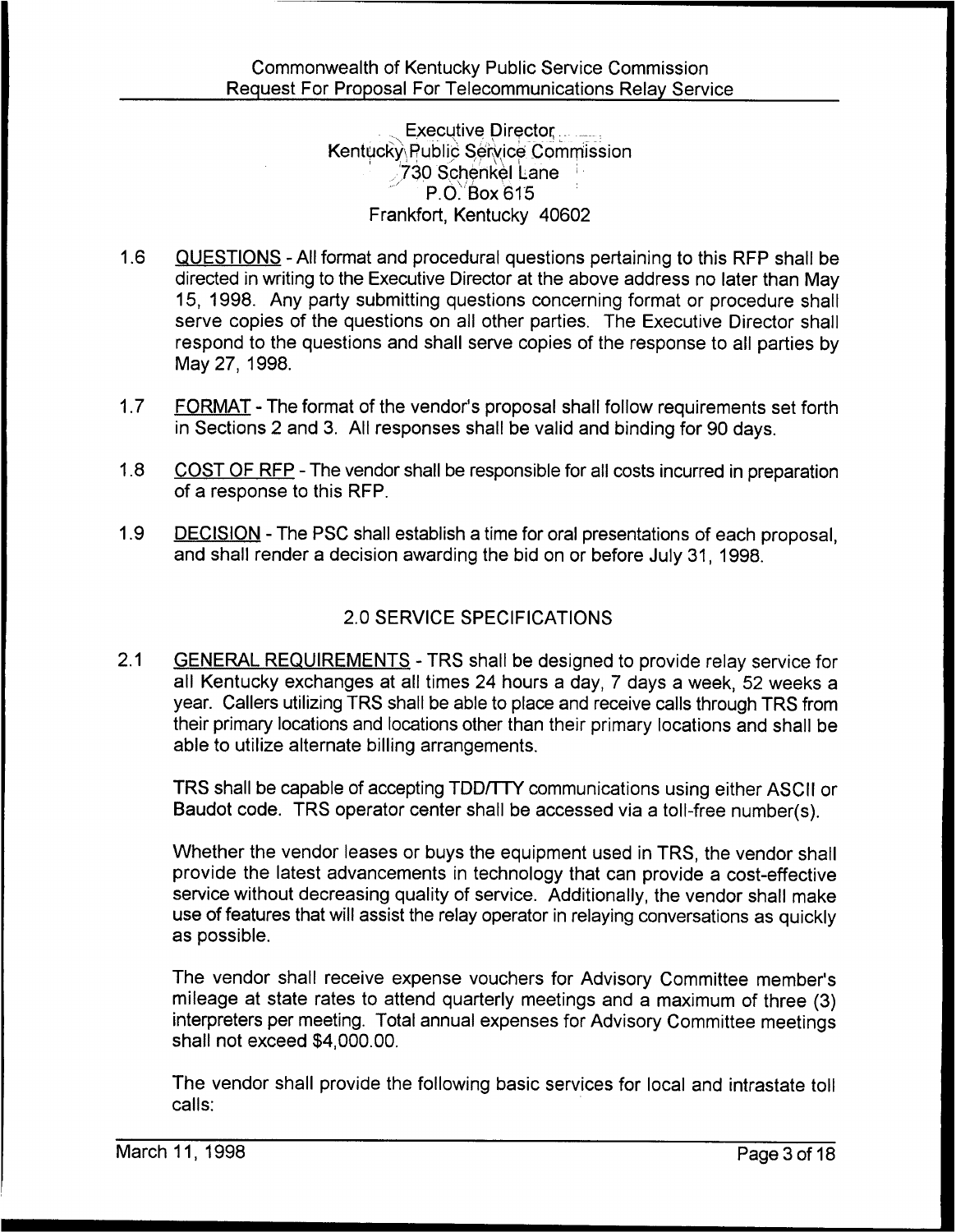- $\mathbf{A}$ Accept a call from a TDD, TTY or computer-equipped caller, place a call to a hearing and voice-capable individual and then translate electronic messages to voice messages and voice messages to electronic messages in order to complete the communications link.
- B. Accept a call from a hearing and voice-capable caller, place a call to a TDD, TTY, or computer-equipped individual and then translate voice messages to electronic messages and electronic messages to voice messages in order to complete the communications link.
- C. The relay center may also have the capability to allow the deaf or hard-ofhearing customer with voice abilities to speak directly to a hearing customer, and the speech-disabled customer with hearing abilities to listen directly to the speaking customer.
- 2.2 SCOPE Types of calls to be provided by TRS are incoming and outgoing intrastate calls including non-coin sent paid, third number, calling card and collect calls. TRS shall provide access to the telecommunications network functionally equivalent to that of other users; however, it is not required to include 900 or 976 calls.

TRS shall not duplicate any interstate relay services. However, TRS shall be capable of accommodating interstate relay service funded through the federal jurisdiction.

TRS shall not provide directory assistance; however, the relay operator shall refer any requests from a TDD caller for directory assistance to the toll-free TDD Directory Assistance number.

- 2.3 COMPONENTS OF TRS TRS shall have the following capabilities:
	- A. Switching and transmission of the call.
	- $B<sub>1</sub>$ Oral and print translations by either live or automated means between deaf or hard-of-hearing or speech-disabled individuals who use TTY, TDD, computers, or similar automated devices and those who do not have such equipment.
	- C. Sufficient operators and facilities to meet the grade and quality of service standards described in this RFP.
	- D. Appropriate procedures to handle emergency calls.
	- E. Confidentiality regarding existence and content of conversation,
	- F. Methods of accessing and being accessed by computers of up to and including 2400 baud via ASCII codes, and up to 9600 baud if technically feasible.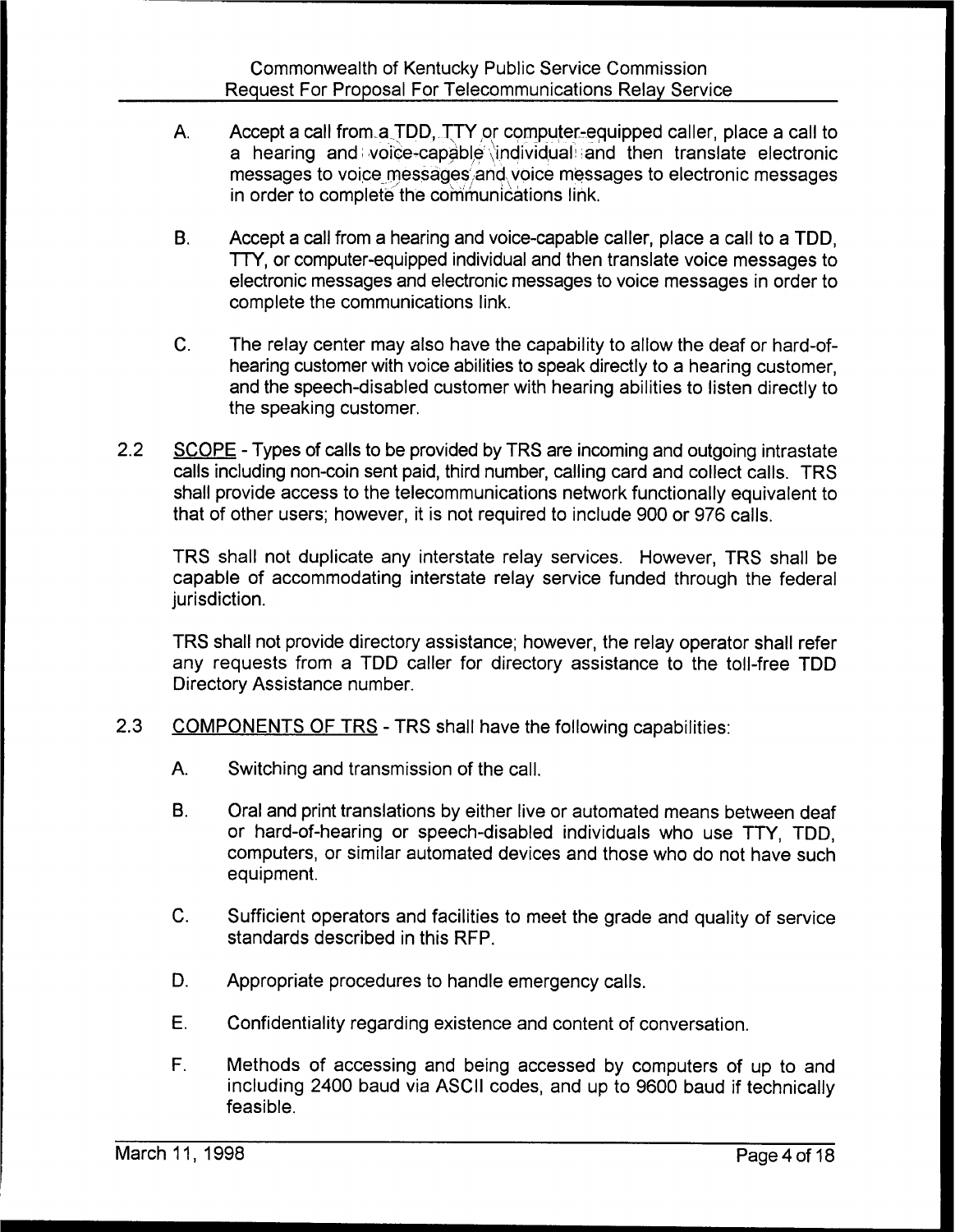- G. Methods of providing sufficient, information to allow calls to be accurately billed.
- H. Methods of providing for new technological features as they become available.
- 2.4 PROVISION OF FACILITIES The vendor shall supply a complete description of how it will comply with the components of TRS to include but not be limited to the following:
	- A. Location of relay center.
	- B. All telecommunications trunks, cable or lines required to be connected to the relay center in order to receive or to initiate telecommunications.
	- C. All staff and operations personnel and the training of such personnel.
	- D. Maintenance of records so as to permit the review and determination of relay service results.
	- E. Creation of billing records for each relay-assisted call including: Telephone number or credit card number to be billed, originating telephone number, terminating telephone number, date, start time of call, ending time of call.
- 2.5 NETWORK CONFIGURATION The vendor shall explain the type of equipment and staffing requirements necessary to meet the service standards and handle the type of calls and projected call volumes as detailed in this RFP.

The proposal shall contain a description of the network configuration to be used to provide TRS including how calls will access the service and how the vendor will handle the traffic. All necessary schematics shall be included. The proposal shall also include a description of the vendor's capability, if any, to provide TRS through connection with a regional relay center and the network configuration necessary to provide TRS through such regional relay center.

- 2.6 RATES AND CHARGES Calls placed through the TRS shall be billed to the users of the TRS at the same rate that would apply if the calls had been placed without the use of the relay operator.
	- A. Local Calls

Relay calls in which the called and calling parties originate and terminate within the same toll-free local calling area shall be billed to the calling party at an effective rate no higher than the tariffed rates for the local service provided by the local exchange carrier serving the customer. This shall include alternative local calling plans such as Area Calling Service ("ACS") and Extended Area Service ("EAS").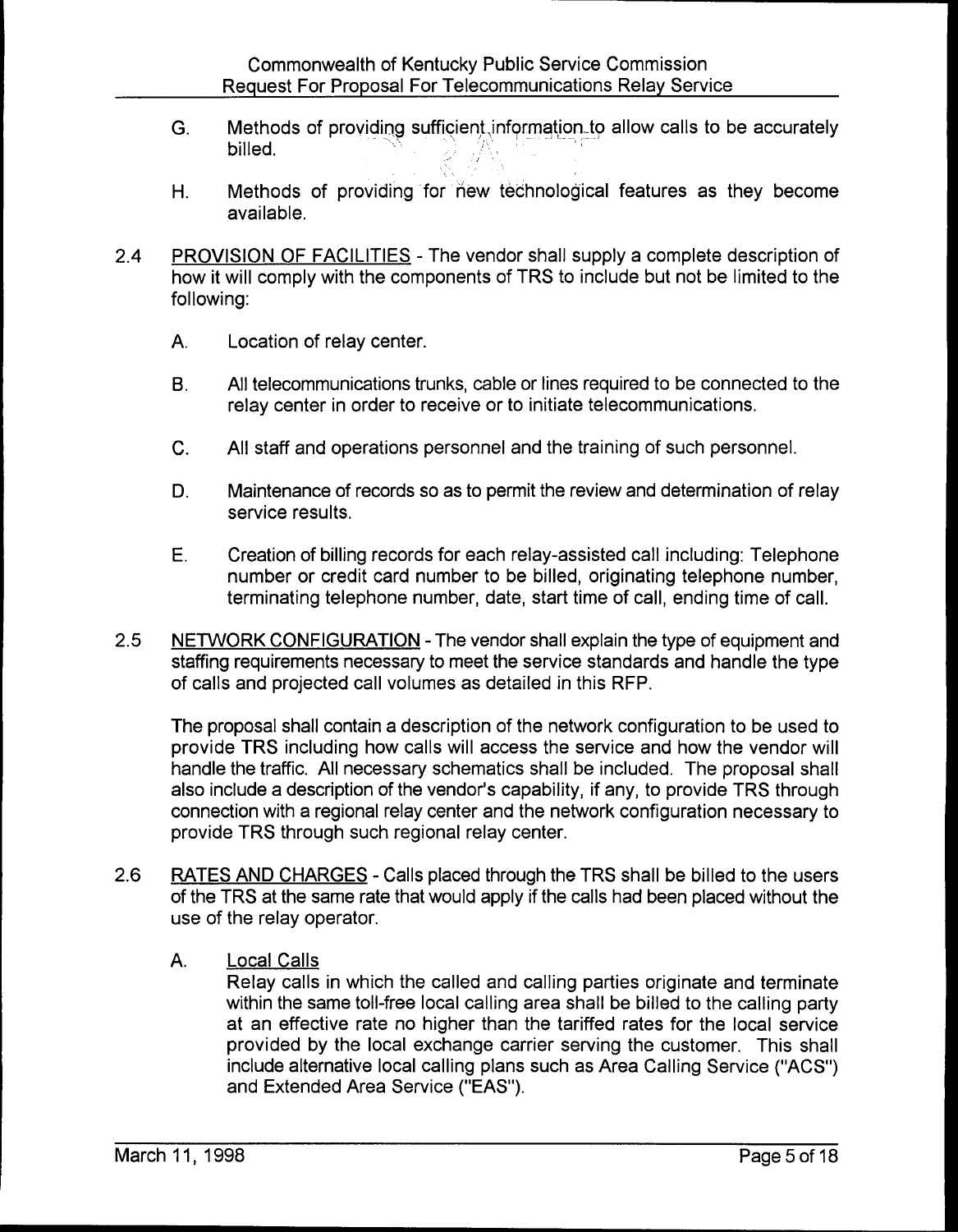- B. Intrastate Long-Distance Calls, Calls that would normally result in intraLATA or interLATA toll rates shall be billed to the calling party at an/effective rate no higher than the tariffed rates.
- 2.7 SERVICE STANDARDS The vendor shall, at a minimum, meet the following system service standards:
	- A. There shall be no restrictions on length or number of calls placed by customers through the relay center.
	- B. Under normal circumstances, no more than one call in 100 shall receive a busy signal when calling the relay center.
	- C. TRS may be provided through one statewide relay center located within the Commonwealth of Kentucky, an out-of-state location, or other relay center arrangements that will ensure the minimum service quality specified herein and the maximum cost benefit.
	- D. TRS shall be designed to handle a minimum of 35,000 calls per month with capabilities to expand facilities, as traffic requires. The calls have averaged approximately five minutes each.
	- E. After reaching the relay center, 85 percent of all calls shall be answered by the relay center within ten (10) seconds during all times of the day.
	- F. Relay transmission circuits shall meet or exceed interexchange performance standards for circuit noise and loss.
	- G. TRS shall be able to accept communications transmitted in either ASCII or Baudot codes,
	- H. The vendor shall be responsible for obtaining the proper call information for billing purposes and creating billing records for each relay-assisted call.
	- $\mathbf{L}$ TRS vendor shall provide alternate power and equipment in order to ensure service reliability and integrity.
	- J. Vendor shall be capable of relaying calls to regionally restricted toll-free numbers.
- 2.8 PROCEDURES AND POLICY MANUAL It is essential that the relay operators possess good typing, spelling, and customer service skills, and an awareness of the communications needs of persons with speech or hearing disabilities. The vendor shall provide documentation detailing methods and procedures, training guidelines and confidentiality codes to enforce the operator standards outlined below: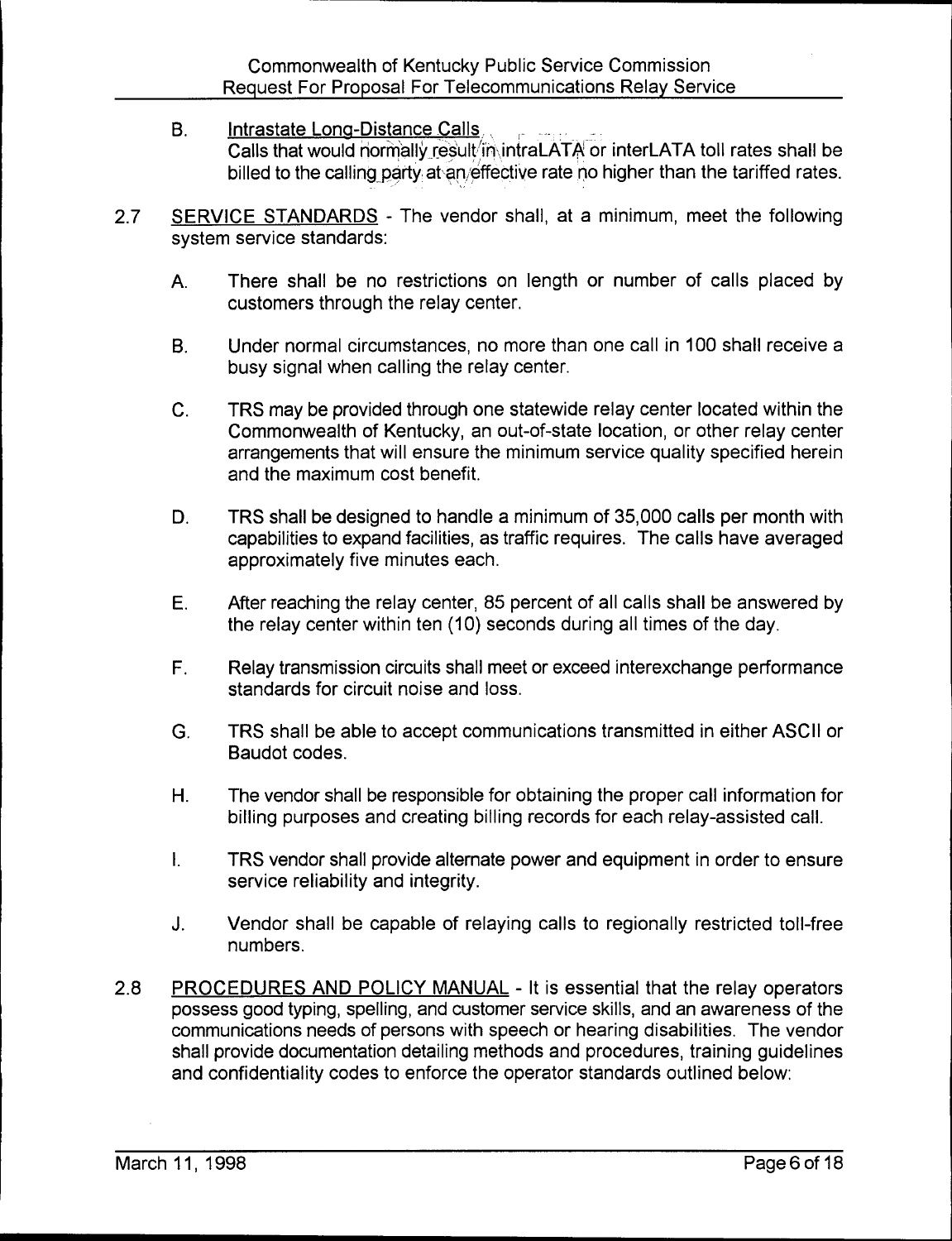- A. Operators shall be required to pass a typing skills test with a minimum of 45 words per minute.
- Operator training shall include an orientation to deaf culture, the written  $B<sub>1</sub>$ syntax of American Sign Language ("ASL"), ASL to standard English translation, and TDD etiquette. Vendor may also include any proposal to provide multilingual operators.
- C. Operators shall be required to maintain the confidentiality of each relayed conversation and shall strictly adhere to the secrecy of communications.
- D. Written and electronic scripts of relay calls shall not be maintained by the center. Any recorded or printed conversation of customers shall be destroyed within 24 hours, unless the conversation is the subject of a complaint or commendation of relay service. Upon resolution of the complaint or within ten days of the commendation, the recorded or printed conversation shall be destroyed.
- E. The vendor shall provide liability insurance for the relay operators.
- F. Relay service operators shall not counsel, advise or interject personal opinions or add information into any communication.

## 2.9 REPORTING REQUIREMENTS

- A. The vendor shall be responsible for maintaining all records relating to the operation of the relay center. The vendor shall be required to furnish monthly reports to the PSC regarding the center's operation. These reports shall include, but are not limited to, studies detailing:
	- $1<sub>1</sub>$ Percentage of calls originated by TDD/TTY users versus hearing and voice customers.
	- 2. Average speed of answer.
	- 3. Compliance with service standards specified herein and in Commission regulations.
- B. The vendor shall also be responsible for maintaining accounting and financial records and call volumes. These records and reports shall be subject to Commission audit.
- 2.10 SERVICE ENHANCEMENTS Carriers submitting proposals to provide TRS may propose enhancements to the basic service described above. These enhancements may include video relay or Turbo Code capability. Throughout the contract the vendor may propose trials of new service offerings for Commission review.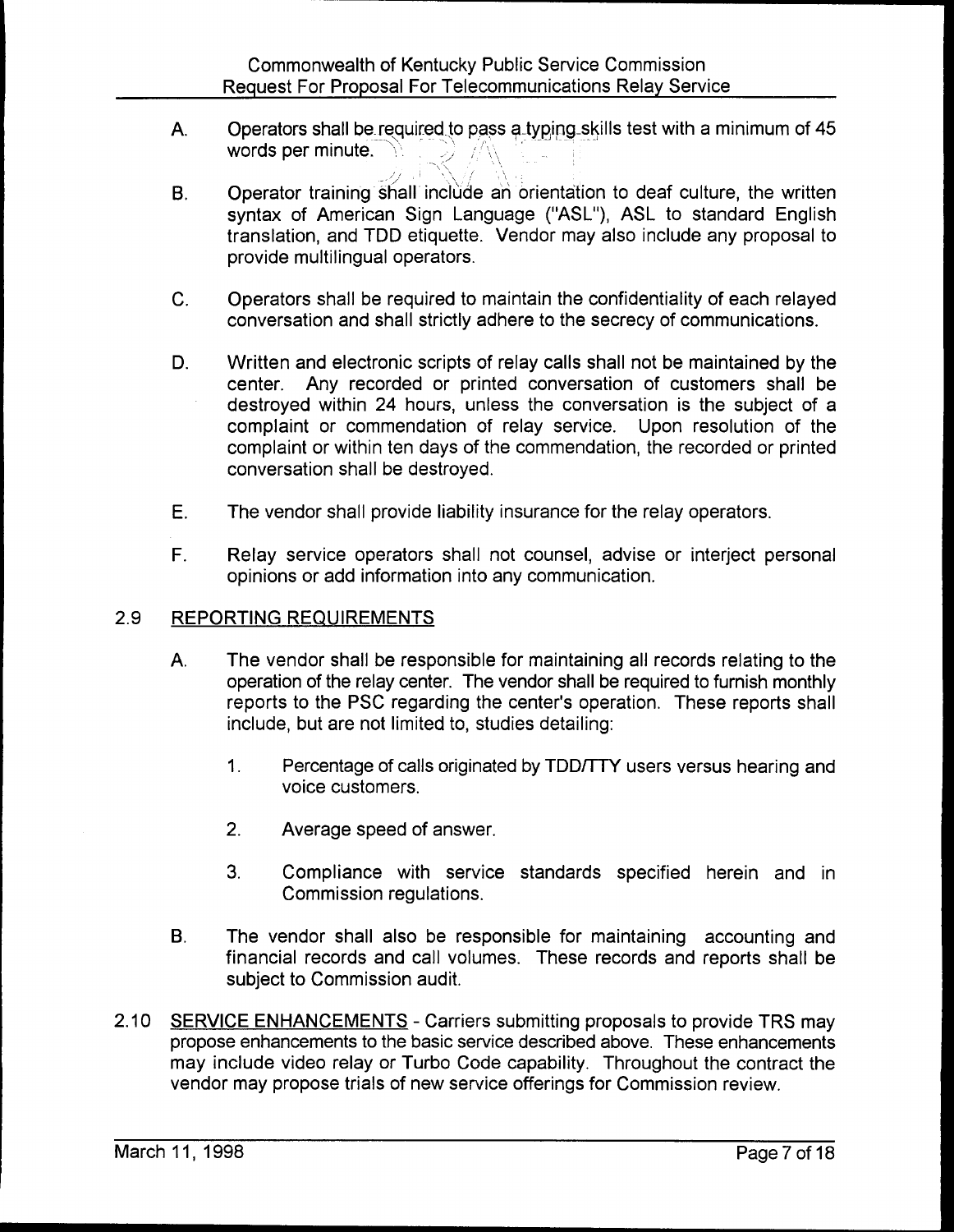## 3.0 INFORMATION REQUIRED FROM. VENDOR

- $3.1$ SERVICE PROVIDER QUALIFICATIONS: Each vendor, in its response to this RFP, shall provide documents and other information necessary to allow the PSC to evaluate the ability and fiscal integrity of the vendor to deliver the service.
- 3.2 PREVIOUS EXPERIENCE Each vendor shall include a complete and descriptive history of any prior experience in providing proposed services. This history shall include a copy of any brochures publicizing the service, any publicly available information regarding cost of the service, and statistics on call volumes, call duration, and toll percentage. The vendor shall also supply the names, titles and telephone numbers of references from other states utilizing the vendor's TRS.
- $3.3$ FINANCIAL INFORMATION - The proposal shall contain the following:
	- A. The most recent Annual Report to stockholders of the vendor and its parent company.
	- B. Any investment advisory and rating agency reports issued during the past year about the vendor and its parent company.

## 4.0 FUNDING MECHANISM

4.1 FUNDING MECHANISM - Until otherwise ordered by the Commission, each local exchange company shall surcharge a specific amount per local access line and shall add this amount as a separate line item charge on each customer's monthly bill.

The PSC shall from time to time review the surcharge revenues. If the Commission determines that the revenue collected differs significantly from the amount necessary to satisfy the contract amount for the period, the surcharge shall be recalculated.

- 4.2 COMPENSATION TO THE VENDOR The vendor shall be compensated for providing TRS at the rates, terms, and conditions established by contract with the PSC.
- 4,3 FIDUCIARY RESPONSIBILITY Each local exchange company shall deposit monthly all monies collected from the surcharge for the provision of TRS into a single, interest-bearing, cash-management escrow account established at a financial institution located within the state of Kentucky and selected by the PSC. The account shall be designated as the "Kentucky Dual Party Relay Service Fund" and shall be managed by the PNC Bank of Kentucky, Inc., Louisville, KY 40296, under the terms and conditions of an agreement between the financial institution and vendor as approved by the PSC. The Kentucky DPRS Fund shall be utilized for all monies collected or disbursed in connection with the provision of TRS. The financial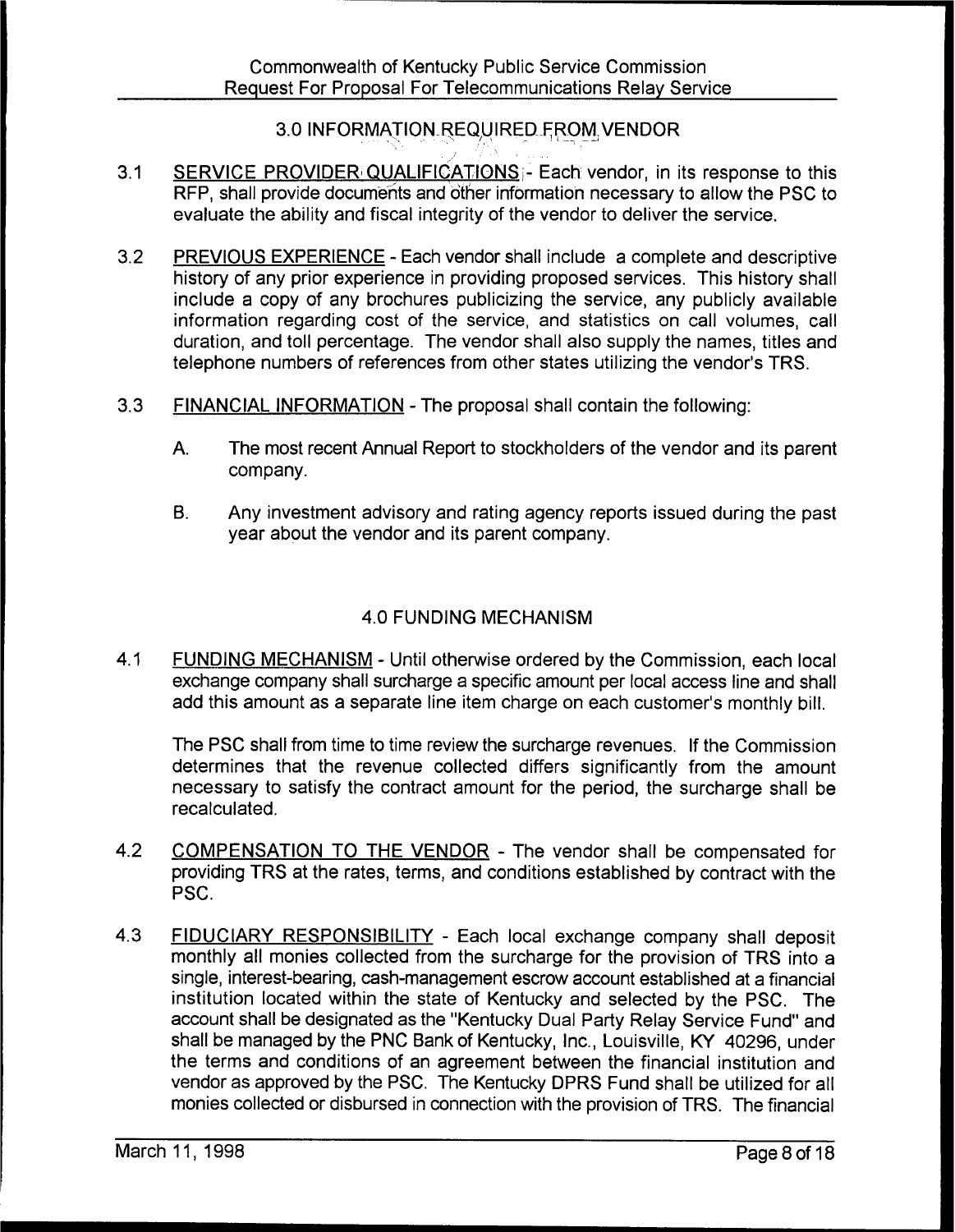institution shall maintain all records and,documentation of all financial transactions and provide reports of the type, form, content, and frequency specified in the agreement.

## 5.0 CONDITIONS

5.1 GENERAL - The contract between the PSC and the vendor shall consist of (1) the RFP and any amendments thereto, and (2) the Contractor's offer submitted in response to the RFP. In the event of a conflict in language between the two documents referenced above, the provisions and requirements set forth or referenced in the RFP shall govern. In the event that an issue is addressed in one document that is not addressed in the other document, no conflict in language shall be deemed to occur. However, the Commission reserves the right to clarify any contractual relationship in writing with the concurrence of the vendor, and such written clarification shall govern in case of conflict with the applicable requirements stated in the RFP or the vendor's proposal. In all other matters not affected by the written clarification, the RFP shall govern.

No modification or change of any provision in the contract shall be made, or construed to have been made, unless such modification is mutually agreed to in writing by the vendor and the Commission, and incorporated as a written amendment to the contract. Memoranda of understanding and correspondence shall not be construed as amendments to the contract.

The contract shall be construed according to the laws of the Commonwealth of Kentucky. Any legal proceedings regarding this RFP or any resultant contract shall be brought in Commonwealth of Kentucky administrative or judicial forums. Venue will be in Franklin County, Commonwealth of Kentucky.

- 5.2 DEVIATIONS FROM THE CONTRACT The stated requirements appearing elsewhere in this RFP shall become a part of the terms and conditions of any resulting contract. Any deviations therefrom must be specifically defined in the vendor's proposal which, if successful, shall become part of the contract, but such deviations must not be in conflict with the basic nature of this offer.
- 5.3 ENTIRE AGREEMENT This contract represents the entire agreement between the parties with respect to TRS.
- 5.4 ADVERTISING AWARD The vendor agrees not to refer to awards in commercial advertising in such a manner as to state or imply that the firm or its services are endorsed or preferred by the PSC or the Commonwealth of Kentucky.
- $5.5$ NOTICES - After contract award, all notices under this contract shall be deemed duly given when: (1) delivered by hand against receipt or (2) sent by registered mail, receipt requested, and received no later than 3 days after posting.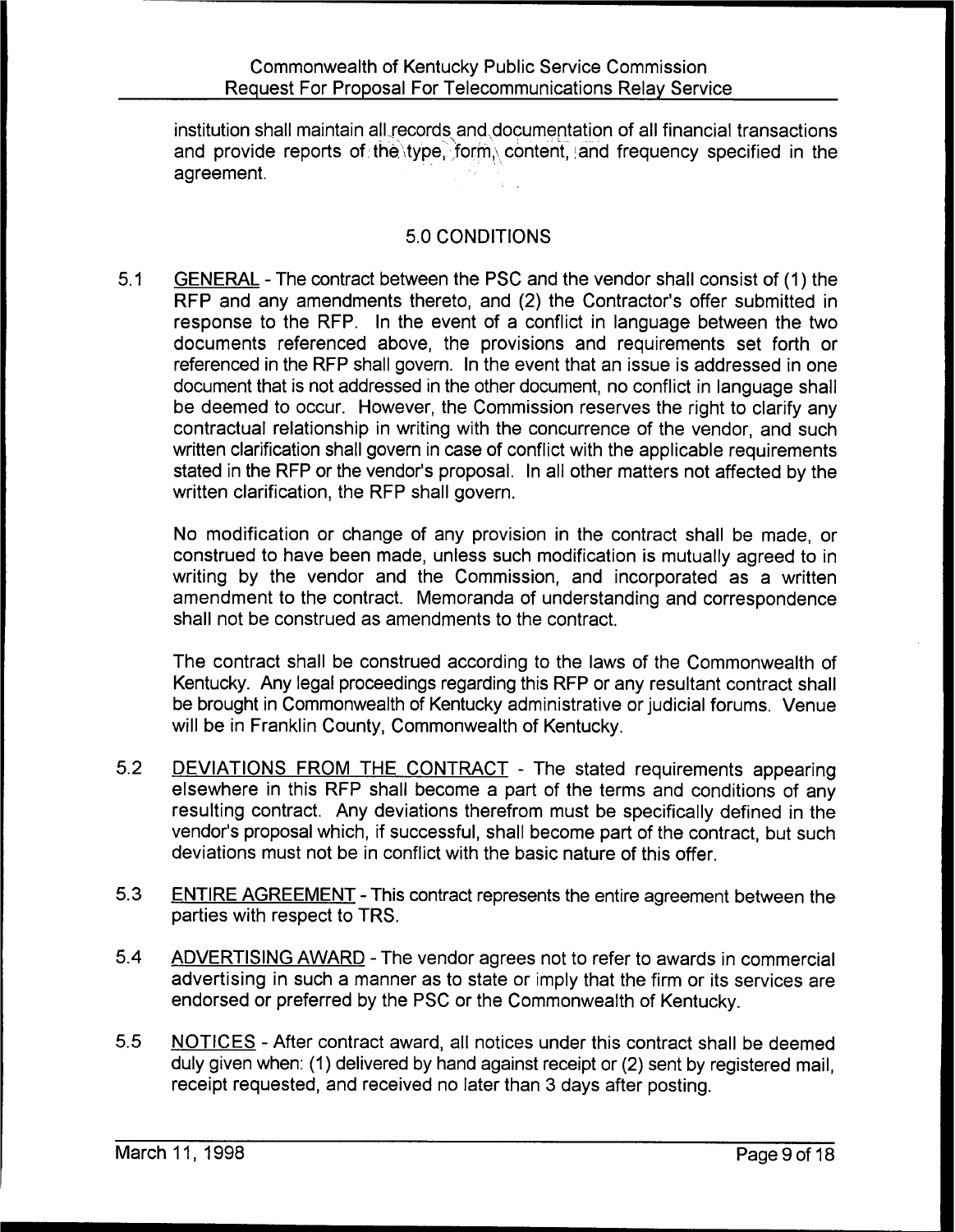All notices are to be delivered to the Executive. Director of the Commission.

- 5.6 CONTRACT TERM
	- A. The contract established from this RFP shall begin on September 20, 1998 and shall terminate on September 19, 2000.
	- B. After the first year of service, the Commission may review the service for renewal purposes.
	- C. The PSC shall have an option to renew the contract for a period not to exceed 120 days. This option is available to the PSC for the purpose of renegotiation of the contract or selection or transition to a new vendor.
- 5.7 **TERMINATION OF CONTRACT** The contract resulting from this RFP shall be subject to the following termination provisions.
	- A. TERMINATION FOR DEFAULT Any vendor who is determined in writing by the Commission to be in breach of any of the terms and conditions of a contract with the Commission shall, in the discretion of the Commission, be declared in default and such contract may be terminated as a result of such default except where such default is the result of a force majeure event as defined herein and provided that the Commission gives the vendor a reasonable period of time to cure the default.

A default in performance by a vendor for which a contract may be terminated shall include, but shall not necessarily be limited to, failure to perform the contract according to its terms, conditions and specifications; failure to make delivery within the time specified or according to a delivery schedule fixed by the contract; late payment or nonpayment of bills for labor, materials, supplies, or equipment furnished in connection with a contract for construction services as evidenced by mechanics liens filed pursuant to the provision of KRS Chapter 3?6, or letters of indebtedness received from creditors by the purchasing agency; failure to diligently prosecute the work under a contract for construction services.

- B. TERMINATION FOR CONTRACTOR BANKRUPTCY In the event of the filing of a petition in bankruptcy by or against the vendor, the Commission shall have the right to terminate the contract upon the same terms and conditions as a termination for default.
- C. TERMINATION FOR UNAVAILABILITY OF FUNDS In the event that the Commission determines that funds for the contract become unavailable, the Commission shall have the right to terminate the contract without penalty and upon the same terms and conditions as a termination for convenience provided, however, that the Commission gives vendor written notice of termination effective 120 days after the giving of such notice and the notice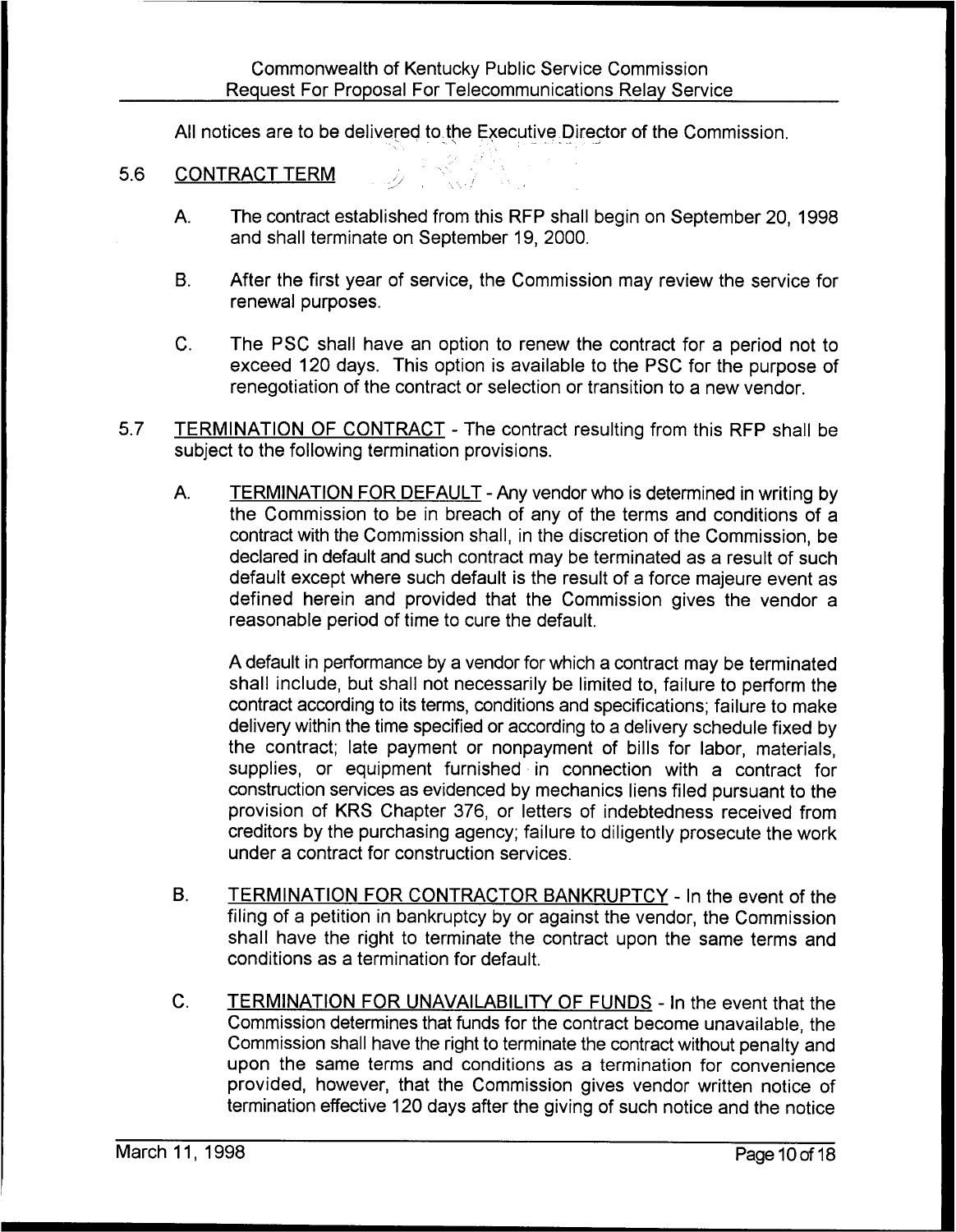is accompanied. by payment, of all amounts due under the Contract. Availability of funds, will be determined at the sole discretion of the Commission provided, how'ever, that (i) funds are not appropriated and are not otherwise available for the acquisition of services which are the same as or similar to those provided under this Agreement; (ii) such non-appropriation or unavailability of funds has not resulted from any act or failure to act of the Commission; and (iii) the Commission has exhausted all funds legally available for payment under the Agreement and no other legal procedure exists for making payment under the contract.

- D. TERMINATION FOR CONVENIENCE The Commission shall be authorized to terminate for its own convenience all contracts for the procurement of supplies and services when the Commission has determined that such terminations wilt be in the public interest provided, however, that in no event shall such termination be on less than 120 days written notice. When it has been determined that a contract should be terminated for the convenience of the Commission, the Commission shall be authorized to negotiate a settlement with the vendor according to terms deemed just and equitable by the Commission. Payment of the sum agreed to in settlement of a contract terminated for convenience of the Commission shall be made from the same source of funds or account as the original contract.
- 5.8 PROCEDURE ON TERMINATION Upon delivery by certified mail to the vendor of a Notice of Termination specifying the nature of the termination, the extent to which performance of work under the contract is terminated and the date upon which such termination becomes effective, the vendor shall:
	- A. Stop work under the contract on the date and to the extent specified in the Notice of Termination.
	- B. Place no further orders for materials, services, or facilities, except as may be necessary for completion of such portion of the work under the contract as is not terminated.
	- C. Terminate all orders to the extent that they relate to the performance of work terminated by the Notice of Termination.
	- D. Subject to vendor's contractual obligation relating to the terminated orders, assign to the Commonwealth in the manner and to the extent directed by the Contracting Officer all of the right, title, and interest of the Contractor under the orders so terminated. In which case the Commonwealth shall have the right, at its discretion, to settle or pay any or all claims arising out of the termination of such orders with the approval or ratification of the Contracting Officer, settle all outstanding liabilities and all claims arising out of such termination of orders the cost of which would be reimbursable to the vendor in whole or in part, in accordance with the provision of the contract.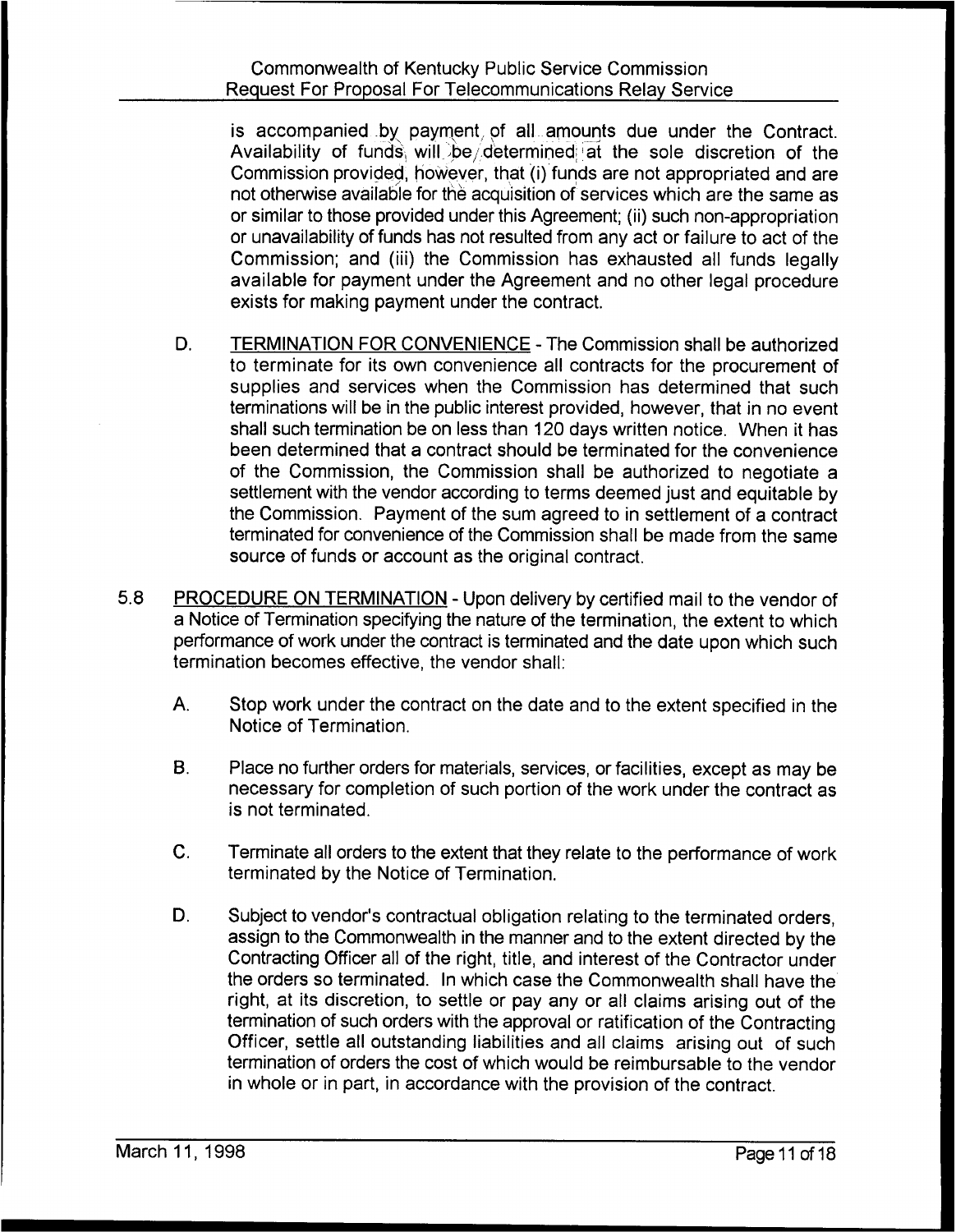J

- $E_{\cdot}$ Complete the performance of such part of the work as shall not have been terminated by the Notice of Termination.
- F. Take such action as may be necessary, or as the Commission may direct, for the protection and preservation of the property related to the contract and which is in the possession of the vendor and in which the Commission has or may acquire an interest.

The vendor shall proceed immediately with the performance of the above obligations notwithstanding any delay in determining or adjusting the amount of any item of reimbursable price under this clause.

5.9 TERMINATION CLAIMS - After receipt of a Notice of Termination, the vendor shall submit to the Commission any termination claim in the form and with the certification prescribed by the Commission. Such claim shall be submitted promptly but in no event later than six (6) months from the effective date of termination, unless one or more extensions in writing are granted by the Commission within such six (6) month period or authorized extension thereof. However, if the Commission determines that the facts justify such action, it may receive and act upon any such termination claim at any time after such six (6) month period or any extension thereof. Upon failure of the vendor to submit its termination claim within the time allowed, the Commission may, subject to any review required by the Commonwealth procedures in effect as of the date of execution of the contract, determine, on the basis of information available to it, the amount, if any, due to the vendor by reason of the termination and shall thereupon cause to be paid to the vendor the amount so determined.

Subject to the provisions of the previous paragraph and subject to any review required by the Commonwealth procedures in effect as of the date of the execution of the contract the vendor and the Commission may agree upon the amounts to be paid to the vendor by reason of the total or partial termination of work pursuant to this RFP. The contract shall be amended accordingly.

In the event of the failure of the vendor and the Commission to agree in whole or in part as to the amounts with respect to costs to be paid to the vendor in connection with the total or partial termination of work pursuant to this RFP, the Commission shall determine on the basis of information available the amount, if any, due to the vendor by reason of termination and shall pay to the vendor the amount so determined.

The vendor shall have the right of appeal, as stated under Disputes from any such determination made by the Commission.

5.10 CONTRACTOR PERSONNEL - Personnel commitments identified in the vendor's proposal shall be considered mandatory to the work to be performed under this RFP. Replacement of such personnel shall be with personnel of equal ability and qualifications. During the course of the contract, the Commission reserves the right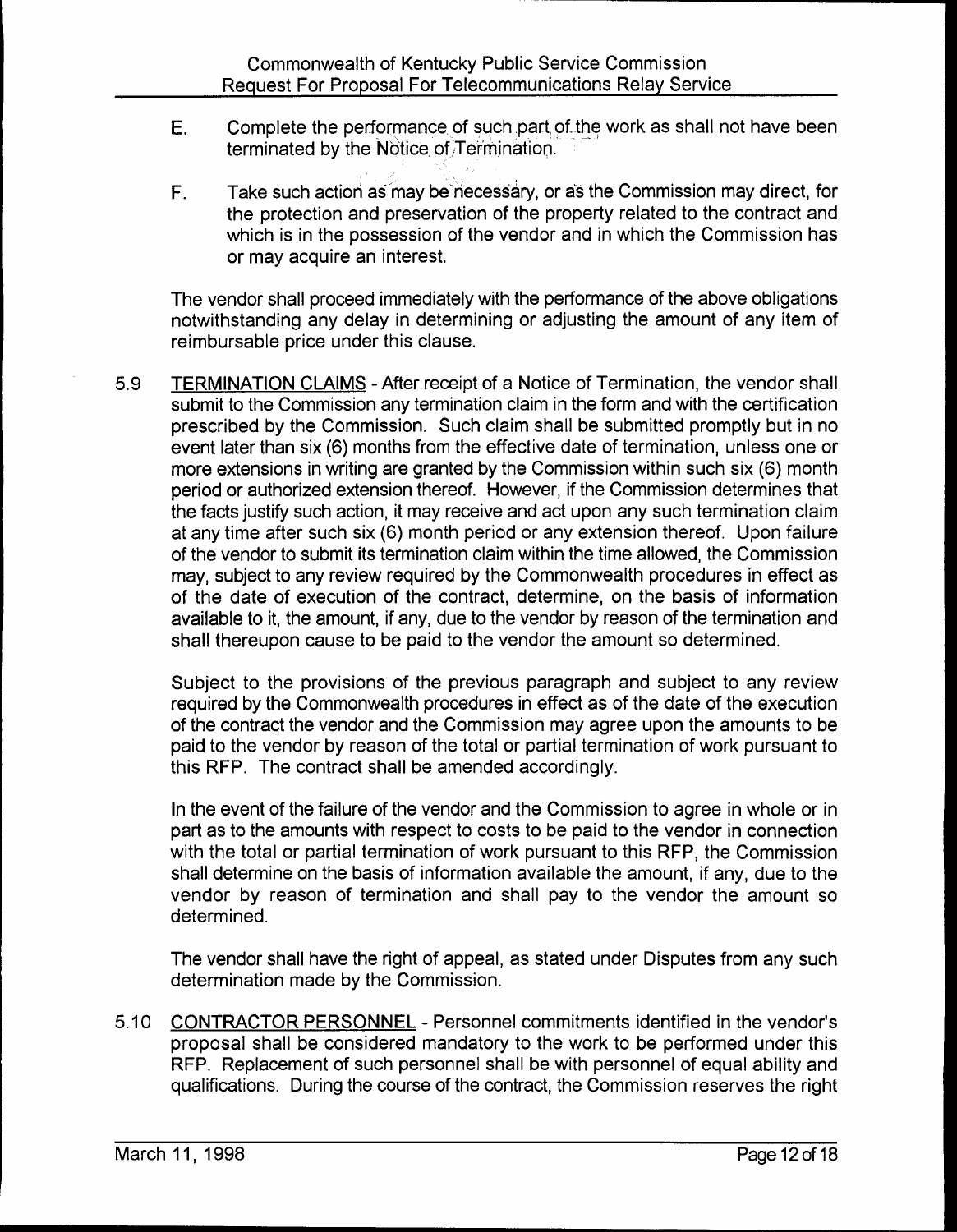to require the vendor to reassign. or otherwise remove, any vendor employees found not qualified or otherwise unacceptable, by the Commission.

- 5.11 CHANGES IN SCOPE The Commission may, at any time by a written order, make changes within the general scope of the contract. No changes in scope are to be conducted except at the approval of the Commission. In addition, vendor is permitted to make any change in scope or otherwise as may be required by law, including rules or regulations issued by the Federal Communications Commission in implementing the Americans with Disabilities Act of 1990. If any such change causes an increase or decrease in the cost of, or the time required for, the performance of any part of the work under contract, whether changed or not changed by any such order, a mutually satisfactory adjustment shall be made in the contract and shall be modified in writing accordingly.
- 5.12 FORCE MAJEURE The vendor shall not be liable for any loss, cost, damage, expense or delay caused by or due to events beyond its reasonable control and without its fault or negligence. Such causes may include, but are not restricted to, acts of God, fires, quarantine restriction, strikes and freight embargoes. In all cases, the failure to perform must be beyond the reasonable control and without fault or negligence of the vendor. The vendor will take all possible steps to recover from such occurrences.
- 5.13 DISPUTES Prior to the institution of any action in a court concerning any contract, claim, or controversy, the Commission is authorized, subject to any limitations or conditions imposed by regulations, to settle, compromise, pay or otherwise adjust the claim by or against, or controversy with, the vendor relating to a contract entered into by the Commission, including a claim or controversy based on breach of contract, mistake, misrepresentation, or other cause for contract modification or rescission.
- 5.14 DISCLOSURE OF PROPOSAL CONTENTS The contents of any proposal in response to this RFP shall be confidential and shall not be disclosed to anyone other than the PSC and its staff until a contract selection is made. Each proposal shall be delivered in a sealed envelope. Upon selection of a proposal by the Commission, the proposal of the contractor selected to perform the service and the proposals of all unsuccessful contractors shall be made available for public inspection.

For any portions of proposals which applicants wish to maintain confidentiality, applicants shall note clearly which narrative sections or analyses are requested to be kept confidential. For each requested instance of confidentiality, the applicant must cite the appropriate exception from the Kentucky Open Records Act (KRS 61.878), and applicant shall state why the sections meet the exceptions of the Kentucky Open Records Act. Such explanation should be presented in a sworn affidavit attached to the RFP.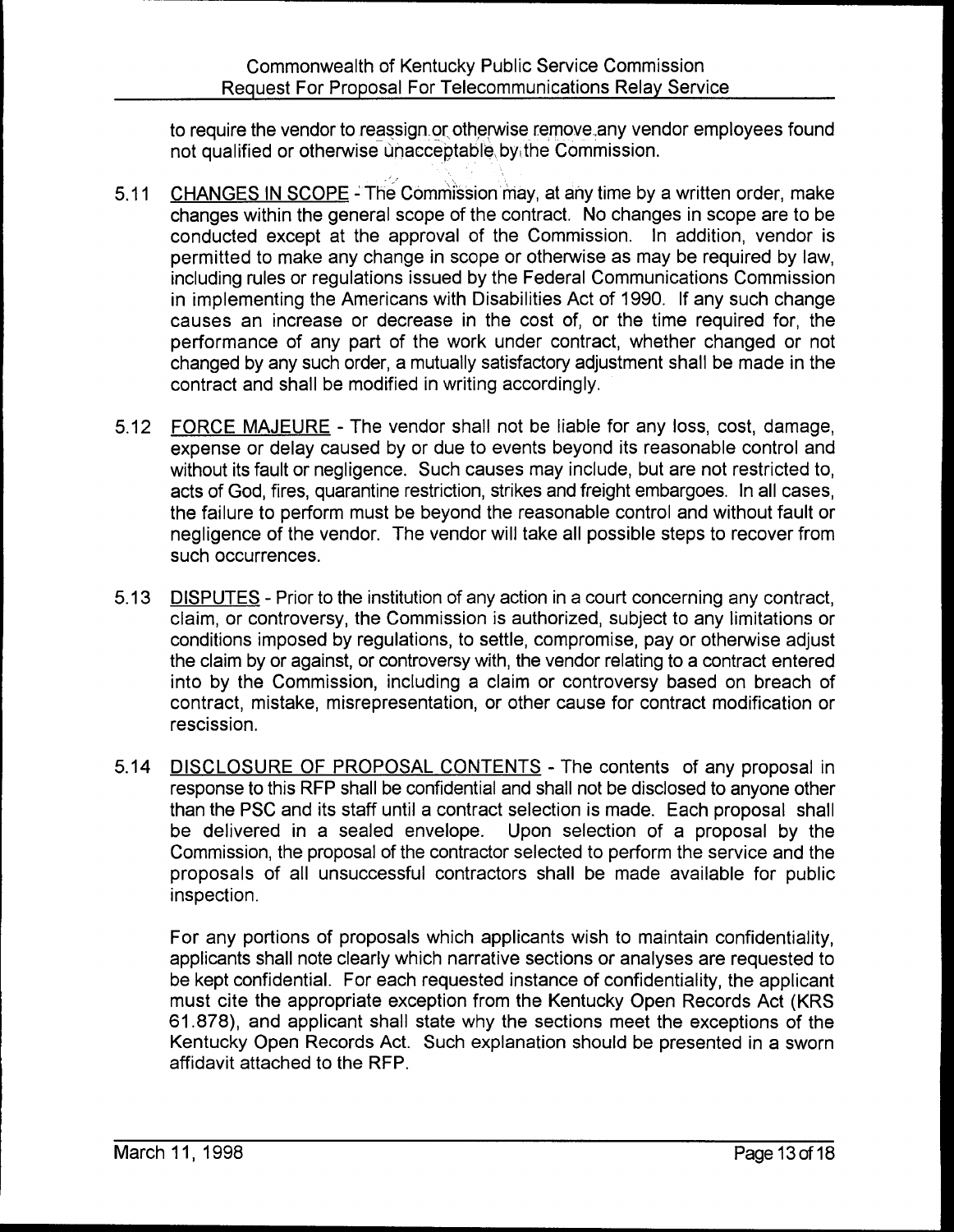- 5.15 CONFIDENTIALITY OF CONTRACT TERMS.- The vendor and the Commission agree that all information communicated between them before the effective date of the agreement shall be received in strict 'confidence, shall not be disclosed by the receiving party, its agents, or employees without prior written consent of the other party. Such material will be kept confidential subject to Commonwealth and federal disclosure laws.
- 5.16 PRIME CONTRACTOR RESPONSIBILITY Any contracts that may result from the RFP shall specify that the prime vendor is solely responsible for fulfillment of the contract with the Commission, whether services are provided by the prime vendor or by a subcontractor specifically identified in the proposal. The prime vendor and any proposed subcontractors shall be designated in the proposal.
- 5.17 CONTRACTOR AFFILIATION If any affiliate (as hereinafter defined) of the vendor shall take any action which, if done by the vendor, would constitute a breach of this agreement, the same shall be deemed a breach by such party with like legal effect. "Affiliate" shall mean a parent, subsidiary or other company controlling, controlled by or in common control with a party.
- 5.18 ASSIGNMENT Except with respect to an affiliate (as defined in above) the vendor shall not assign the contract in whole or in part or any payment arising therefrom without the prior written consent of the Commission. Any purported assignment is void.
- 5.19 HOLD HARMLESS The vendor agrees to indemnify, defend, and hold harmless the Commonwealth, its officers, agents, and employees from:
	- A. Any third party claims or losses for service rendered by the vendor, person, or firm performing or supplying services, materials, or supplies in connection with the performance of the contract;
	- $B<sub>1</sub>$ Any third party claims or losses to any person or firm injured or damaged by the erroneous or negligent acts of the vendor, its officers or employees in the performance of the contract; any third party claims or losses resulting to any person or firm injured or damaged by the vendor, its officers or employees by the publication, translation, reproduction, delivery, performance, use, or disposition of any data processed under the contract in use, or disposition of any data processed under the contract in a manner not authorized by the contract, or by federal or Commonwealth regulations or statutes;
	- C. Any failure of the vendor, its officers or employees to observe Kentucky laws, including but not limited to labor laws and minimum wage laws.
- 5.20 PERMITS. LICENSES. TAXES AND COMMONWEALTH REGISTRATION The vendor shall procure all necessary permits and licenses and abide by all applicable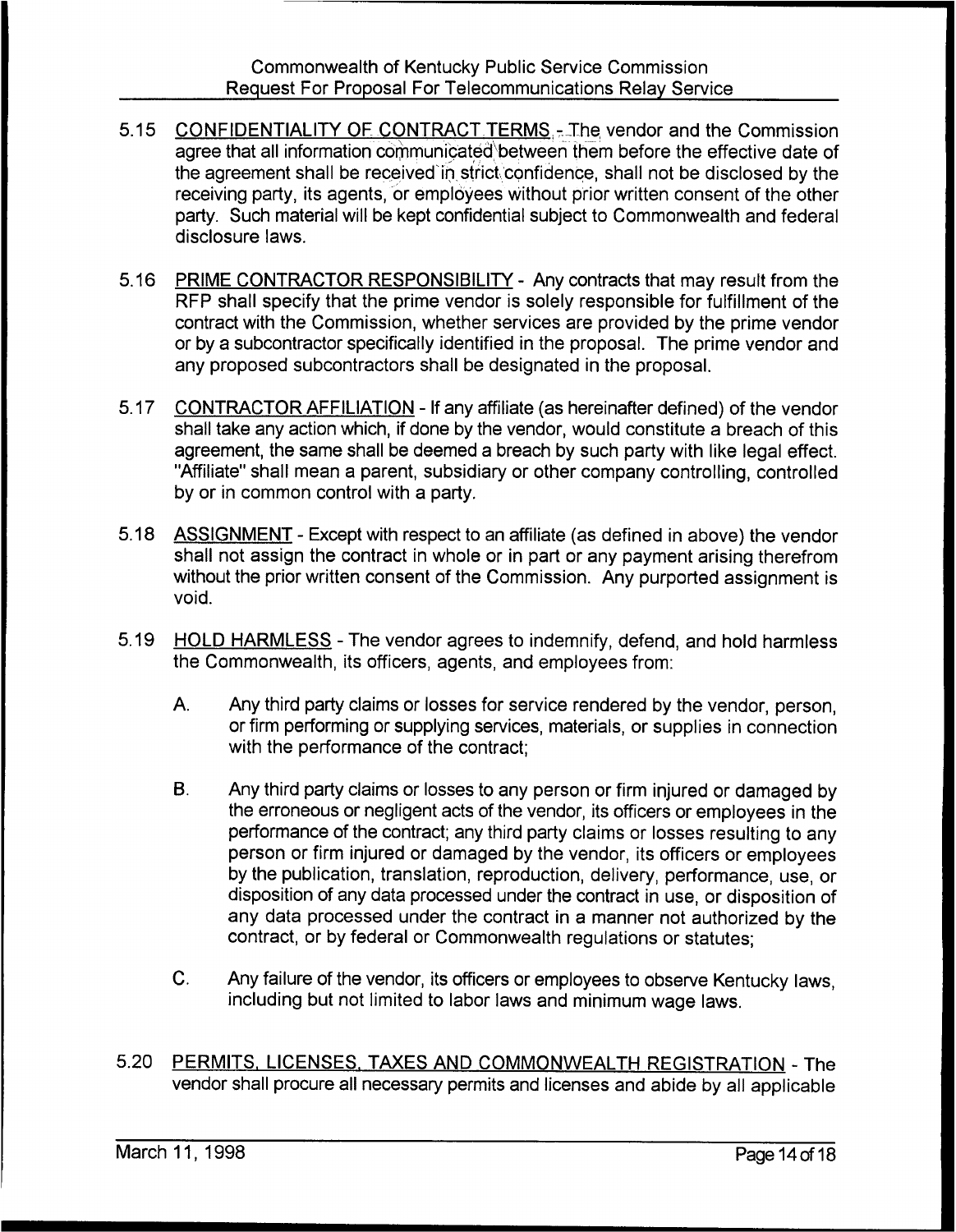laws, regulations and ordinances of all federal, state and local governments in which work under this contract is performed.

vendor shall pay any sales, use of personal property taxes arising out of this contract and the transaction contemplated hereby. Any other taxes levied upon this contract, the transaction, or the equipment or services delivered pursuant hereto shall be borne by the vendor.

The vendor must furnish certification of authority to conduct business in the Commonwealth of Kentucky as a condition of contract award. Certification is obtained from the Secretary of State. The vendor need not be registered with the Secretary of State before responding to this RFP.

- 5.21 EMPLOYMENT PRACTICES The vendor shall not discriminate against any employee or applicant for employment because of race, color, religion, sex, national origin, age (except as provided by law), marital status, political affiliations, or handicap. The vendor must take affirmative action to ensure that employees, as well as applicants for employment, are treated without discrimination because of their race, color, religion, sex, national origin, age (except as provided by law), marital status, political affiliations, or handicap.
- 5.22 CONFORMANCE WITH COMMONWEALTH AND FEDERAL LAWS / REGULATIONS - This contract is subject to the laws of the Commonwealth of Kentucky and, where applicable, federal law
- 5.23 RIGHTS AND REMEDIES The rights and remedies of the Commission provided herein shall not be exclusive and are in addition to any other rights and remedies provided by law or under this contract.
- 5.24 WAIVER No covenant, condition, duty, obligation, or undertaking contained in or made a part of the contract will be waived except by the written agreement of the parties, and forbearance or indulgence in any other form or manner by either party in any regard whatsoever shall not constitute a waiver of the covenant, condition, duty, obligation, or undertaking to be kept, performed or discharged by the party to which the same may apply; and until complete performance or satisfaction of all such covenants, conditions, duties, obligations, and undertakings, and other party shall have the right to invoke any remedy available under law or equity, notwithstanding any such forbearance or indulgence.

Any consent by any party to or waiver of a failure by the other, whether express or implied, shall not constitute a consent of, waiver of, or excuse for any other different or subsequent failure.

5.25 CONTRACT VARIATIONS - If any provision of the contract (including items incorporated by reference) is declared or found to be illegal, unenforceable, or void, then both the Commission and the vendor shall be relieved of all obligations arising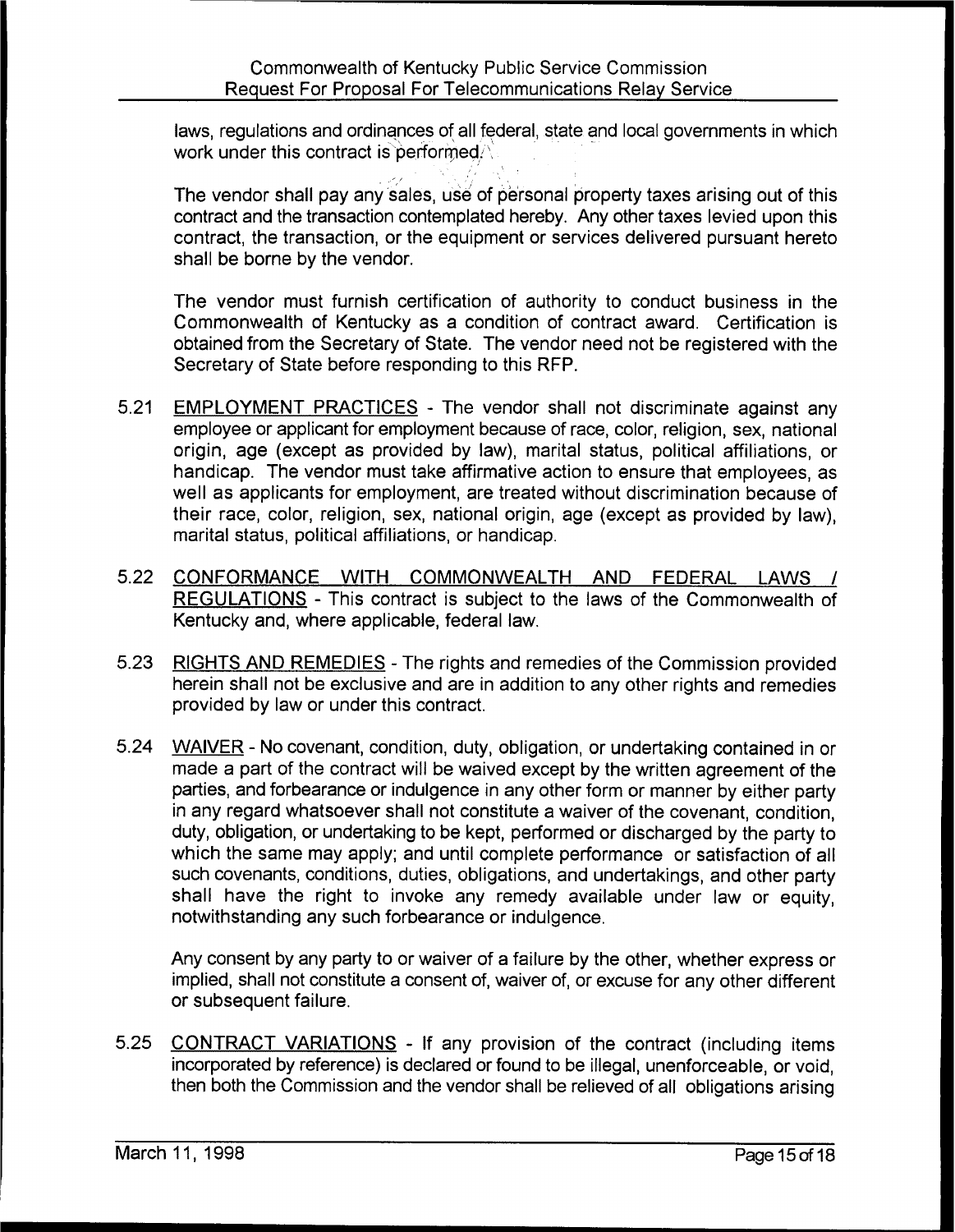under such provision. If the remainder of the contract is capable of performance, it shall not be affected by such declaration or finding and shall be fully performed.

- 5.26 INSURANCE The vendor will prov'ide public liability, property damage and worker's compensation insurance, insuring as they may appear, the interest of all parties of agreement against any and all claims which may arise out of the vendor operations under the terms of this contract. It is agreed that in the even any carrier of such insurance exercises cancellation, notice will be made immediately to the Commission of such cancellation. Moreover, the vendor is permitted to be selfinsured.
- 5.27 AUDIT REQUIREMENTS The vendor shall maintain books, documents, and other evidence pertaining to Kentucky call volumes associated the provision of service. Accounting procedures, policies and records relating to the contract shall be completely open to the Commission and federal audit at any time during the contract period and for two years thereafter from the date of the last contract payment or until audited.
- 5.28 CONTRACT RECORDS RETENTION The vendor agrees to the following terms for access to records relating to the contract:
	- A. The vendor shall preserve and make available all books, documents, papers, and records related to the contract for a period of two years from the date of expiration or termination of the contract.
	- B. Records involving matters in litigation shall be kept for one year following the termination of litigation and associated appeals if the litigation has not terminated within the six years.
	- $C_{\cdot}$ Authorized Commission representatives shall have access to and the right to examine and copy the items listed above during the contract period and during the periods described above. During the contract period, the access to these items shall be provided at the vendor's office in Kentucky, at all reasonable times. In the alternative, TRS records may be kept at a location outside of Kentucky if the Commission is advised of the location and if the records will be provided to the Commission within five (5) business days and at no cost to the Commission. During periods subsequent to the contract, delivery of and access to the listed items shall be at no cost to the Commission.
- 5.29 CONFLICT OF INTEREST No official or employee of the Commission and no other public official of the Commonwealth of Kentucky or the federal government who exercises any functions or responsibilities in the review of approval of the undertaking or carrying out of the project shall, prior to the completion of the project, voluntarily acquire any personal interest, direct or indirect, in this contract or proposed contract.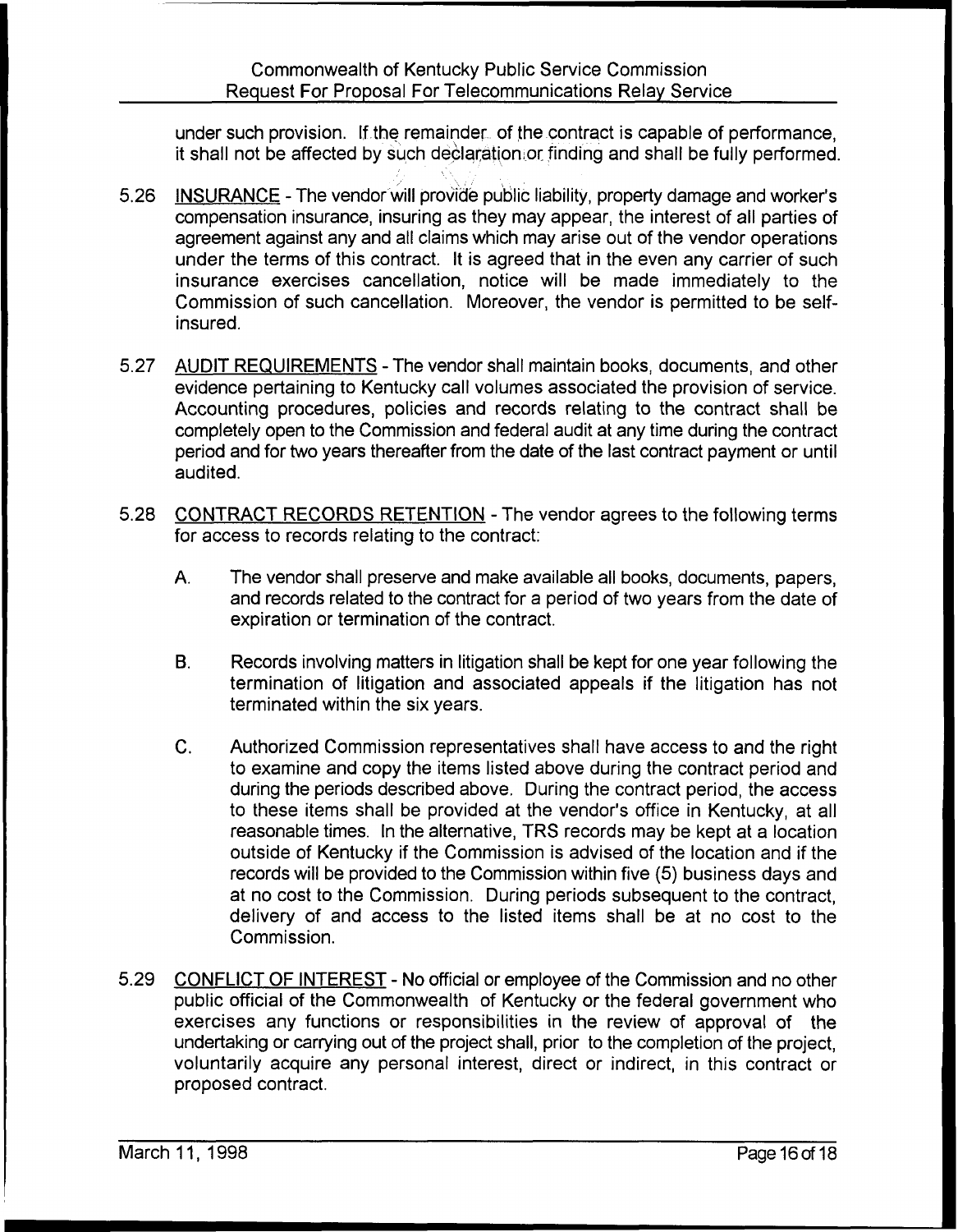The vendor covenants that it, presently has no. interest and shall not acquire any interest, direct or indirect, which would conflict in any manner or degree with the performance of its services hereunder. The vendor further covenants that in the performance of the contract no person having any known interest shall be employed.

- 5.30 LEGAL FEES In the event that either party deems it necessary to take legal action to enforce any provision of the contract, and in the event the Commission prevails, the vendor agrees to pay all expenses of such action, including attorney's fees and costs at all stages of litigation as set by the court or hearing officer.
- 5.31 INDEPENDENT PRICE DETERMINATION By submission of a proposal the vendor certifies the following:
	- $A_{n}$ Prices in the proposal have been arrived at independently without consultation, communication, or agreement for the purpose of restricting competition, as to any matter relating to such prices with any other vendor or with any competitor.
	- B. Unless otherwise required by law, the prices that have been quoted in the proposal have not been knowingly disclosed by the vendor and will not knowingly be disclosed by the vendor prior to award directly or indirectly to any other vendor or to any competitor.
	- C. No attempt has been made or will be made by the vendor to induce any other person or firm to submit or not to submit a proposal for the purpose of restricting competition.
- 5.32 REQUESTING ADDITIONAL INFORMATION The PSC reserves the right to request additional written data, information, oral discussion or presentation to support any written proposal or to clarify any aspect of any proposal.
- 5.33 ADDITIONAL INFORMATION AND COMMENTS Proposals shall include any other information that a vendor believes to be pertinent but that is not specifically requested elsewhere.
- 5.34 PUBLICITY- Except for Commission Orders, correspondence and press releases issued in the ordinary course of business, any publicity, advertising or other like materials mentioning vendor or vendor's logos in connection with services provided under this Agreement shall be subject to the prior approval of vendor, which approval shall not be unreasonably withheld.
- 5.35 FAILURE TO PERFORM Vendor shall have no liability under this Agreement for any loss, cost, claim, injury, or damages caused solely by the Commission's act or omission.